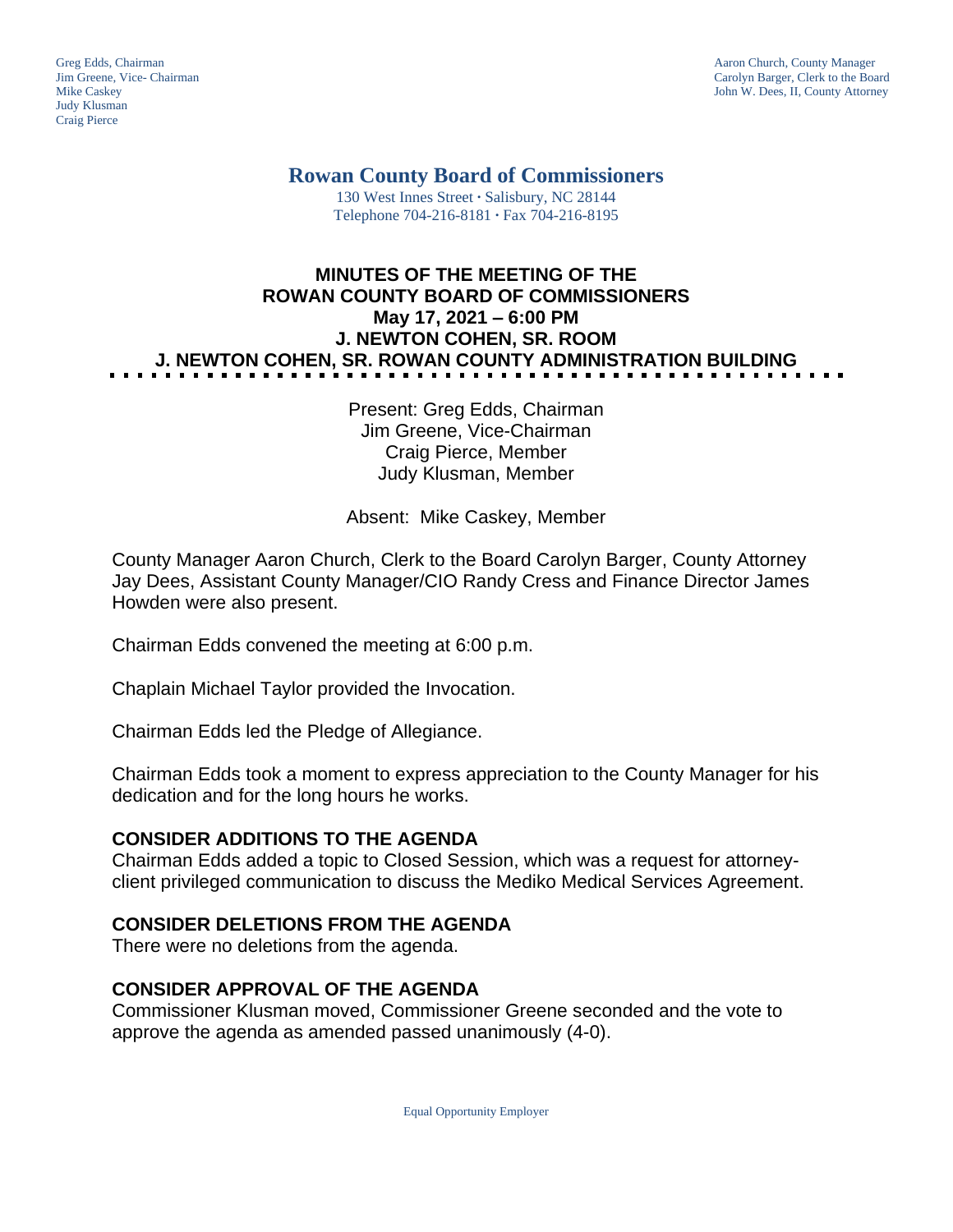## **CONSIDER APPROVAL OF THE MINUTES**

Commissioner Klusman moved, Commissioner Greene seconded and the vote to approve the minutes of the May 3, 2021 and May 6, 2021 Commission Meetings passed unanimously (4-0).

## **1. CONSIDER APPROVAL OF CONSENT AGENDA**

Commissioner Klusman moved approval of the Consent Agenda. The motion was seconded by Commissioner Greene and passed unanimously (4-0).

The Consent Agenda consisted of the following:

- A. Environmental Health Biweekly Report
- B. Fireworks Display
- C. Request for Approval in Change of EDC Bylaws
- D. Removal of Hiring Freeze
- E. Schedule Public Hearing for Z 03-21 & SNIA 04-21: East Coast Developers for June 7, 2021
- F. Schedule Public Hearing for Z 04-20 Amendment: Morgan Well, for June 7, 2021
- G. Erosion Control Services Contract
- H. Proclamation for Motorcycle Safety and Awareness Month

WHEREAS, motorcycle riding is a popular form of recreation and transportation for thousands of citizens across North Carolina and Rowan County; and

WHEREAS, North Carolina has over 195,000 registered motorcycles; and

WHEREAS, it is important that the citizens of North Carolina be aware of motorcycles on our roadways and recognize the importance of motorcycle safety through motorcycle awareness programs like those promoted by the Concerned Bikers Association (CBA) or programs offered during driver's education classes in area high schools; and

WHEREAS, Motorcycle Safety & Awareness Month is designed to increase public awareness about motorcycles and to encourage their safe and proper use among motorcycle riders and to encourage other motor vehicle operators to be cautious and observe motorcycles, especially during their seasonal return to our streets and highways; and

WHEREAS, the safe operation of a motorcycle is enhanced through a combination of rider training and experience, good judgment, and motorist awareness of motorcycles sharing the roads of Rowan County and North Carolina, the Charlotte CBA, Rowan-Cabarrus CBA, and the Concerned Bikers Association of North Carolina urge motorists in the County of Rowan to: "Look Twice and Save a Life" MAY = Motorcycle Awareness & YOU.

NOW, THEREFORE BE IT PROCLAIMED that the Rowan County Board of Commissioners does hereby recognize the month of May 2021 as Motorcycle Safety & Awareness Month in Rowan County, North Carolina, and urges all citizens to be cautious and to help create an awareness of motorcyclists who share the road.

- I. Authorization to Develop RFQ for Long Ferry Rd Corridor Improvements
- J. Environmental Health Fees
- K. Juvenile Crime Prevention Council FY 20-21 Funding Plan
- L. Juvenile Crime Prevention Council FY 21-22 Funding Plan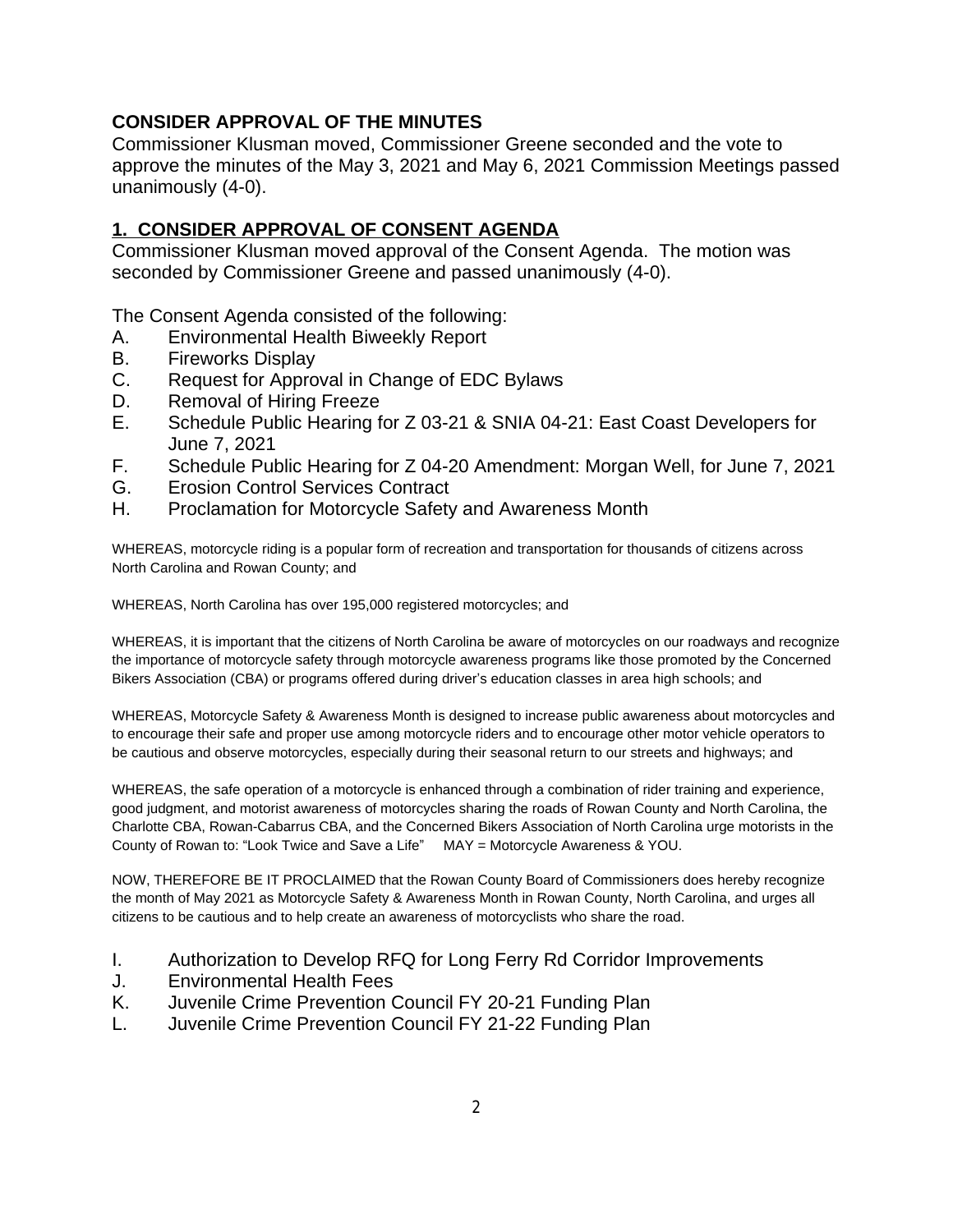## **2. SPECIAL RECOGNITION – EMS WEEK**

Chairman Edds read the following Proclamation, which he put in the form of a motion for approval:

WHEREAS, emergency medical services are a vital public service; and

WHEREAS, the members of emergency medical services teams are ready to provide lifesaving care to those in need 24 hours a day, seven days a week; and

WHEREAS, access to quality emergency care dramatically improves the survival and recovery rate of those who experience sudden illness or injury; and

WHEREAS, emergency medical services have grown to fill a gap by providing important, out of hospital care, including preventative medicine, follow-up care, and access to telemedicine; and

WHEREAS, the emergency medical services system consists of first responders, emergency medical technicians, paramedics, emergency medical dispatchers, firefighters, police officers, educators, administrators, pre-hospital nurses, emergency nurses, emergency physicians, trained members of the public, and other out of hospital medical care providers; and

WHEREAS, the members of emergency medical services teams, whether career or volunteer, engage in thousands of hours of specialized training and continuing education to enhance their lifesaving skills; and

WHEREAS, it is appropriate to recognize the value and the accomplishments of emergency medical services providers by designating Emergency Medical Services Week.

NOW, THEREFORE the Rowan County Board of Commissioners does hereby proclaim the week of May 16-22, 2021, as EMERGENCY MEDICAL SERVICES WEEK with the EMS Strong theme, THIS IS EMS: Caring for Our Communities, and encourages the community to observe this week with appropriate programs, ceremonies, and activities.

The motion was seconded by Commissioner Pierce and passed unanimously (4-0).

A round of applause followed the reading. The Board then presented the Proclamation to Allen Cress, Chief of Emergency Services. The Board also took the opportunity to have a photograph taken with Chief Cress and Sheriff Kevin Auten.

#### **3. PUBLIC COMMENT PERIOD**

Chairman Edds opened the Public Comment Period to entertain comments from any citizens wishing to address the Board. The following individuals came forward:

 Stacy Gainey said he was present because he had been informed his neighbor was bringing a crowd to the meeting to talk about the Gainey's and their dogs. Mr. Gainey apologized to Commissioner Pierce for the calls his neighbor had made to Commissioner Pierce.

Commissioner Pierce said he was aware of the situation and the conversations that had taken place. Commissioner Pierce said he was also aware that Mr. Gainey had complied with the requests from Animal Services and there was nothing further the County could do. Commissioner Pierce said the neighbor had complained about the odor from the dogs in addition to their barking. Commissioner Pierce reiterated there was nothing more that could be done.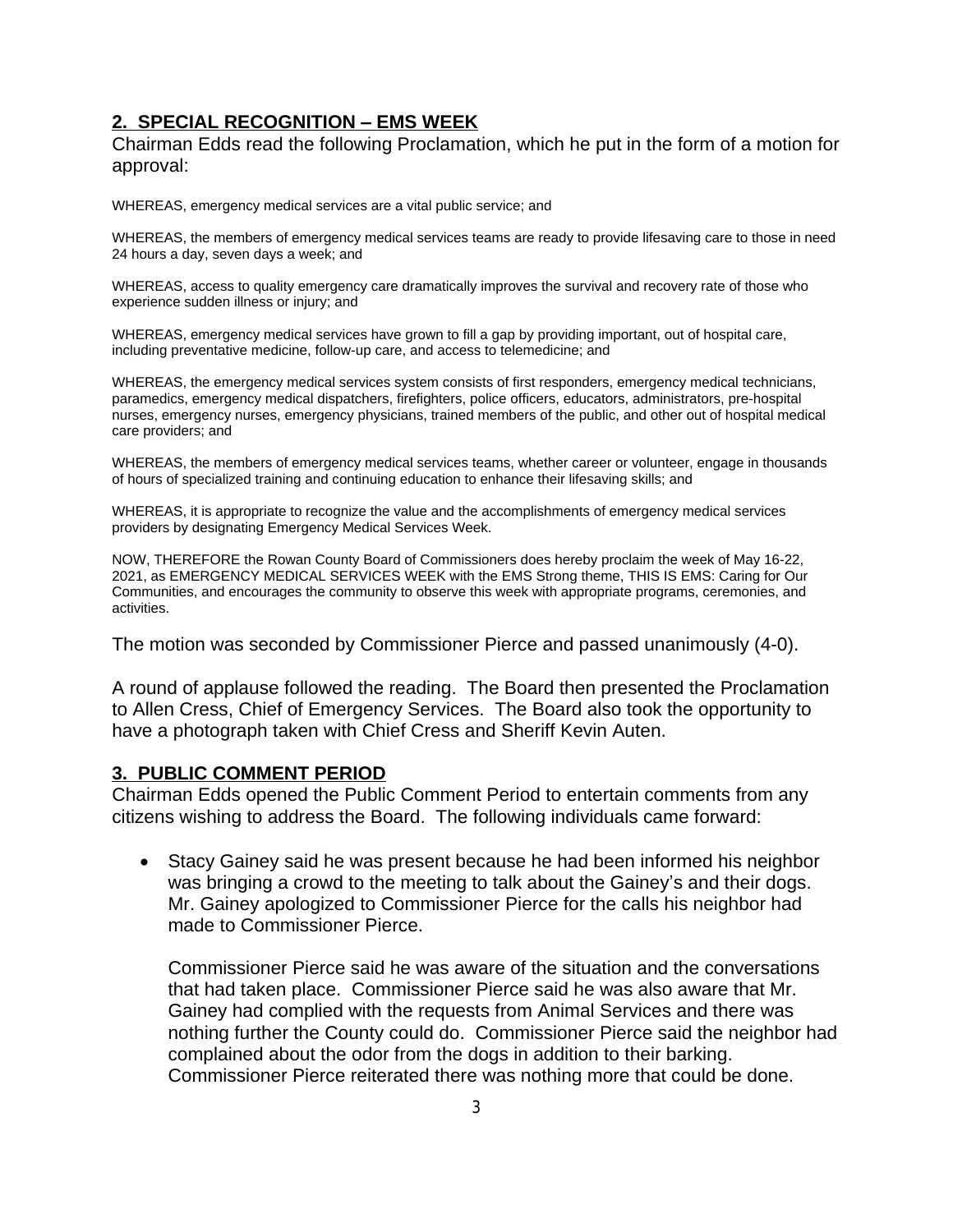Mr. Gainey explained he was only present to defend his property in the event the neighbor had attended to the meeting complain.

- Ashley Gainey said their nearest neighbor was present to speak on behalf of the Gainey's and to confirm their dogs were not a nuisance to neighboring properties.
- Johnny Brooks, a neighbor to the Gainey's, said he had no issues with the Gainey's dogs.

With no one else coming forward, Chairman Edds closed the Public Comment Period.

## **4. QUASI-JUDICIAL HEARING CUP 14-99 AMENDMENT**

Chairman Edds read the Chairman's Speech (Exhibit A) and declared the hearing for CUP 14-99 Amendment to be in session. Chairman said the hearing would focus on an application submitted by Rowan County Power to add a pole barn to their power generation facility on Tax Parcel 822 007 located at 5755 NC 801 Highway.

Carolyn Barger, Clerk to the Board, swore in those wishing to provide testimony in the case.

Aaron Poplin, Planner, presented the Staff Report (Exhibit B) and provided a power point (Exhibit C) as he discussed the case.

Mr. Poplin recalled that on August 17, 1999, the Board of Commissioners approved a conditional use permit (CUP 14-99) to allow for an electrical power generation facility at 575 NC 801 Highway, further referenced as Tax Parcel 822-007. There were subsequent amendments to the conditional use permit (CUP) over the years, including new turbines and warehouse expansion.

The current property owner, Rowan County Power, LLC, was proposing a 3200 square foot pole barn for equipment storage. The expansion was entirely inside the existing operational area and required an amendment to the CUP.

Using the power point (Exhibit C), Mr. Poplin showed the site in question, as well as the surrounding properties. Mr. Poplin also reviewed the CUP requirements and Evaluation Criteria contained in the Staff Report (Exhibit B).

Mr. Poplin provided example findings of fact (Exhibit D), and he stated the Board must adopt facts supporting the findings of fact based on the criteria as reviewed.

Commissioner Pierce inquired if the building would have electricity and Mr. Poplin said he was unsure.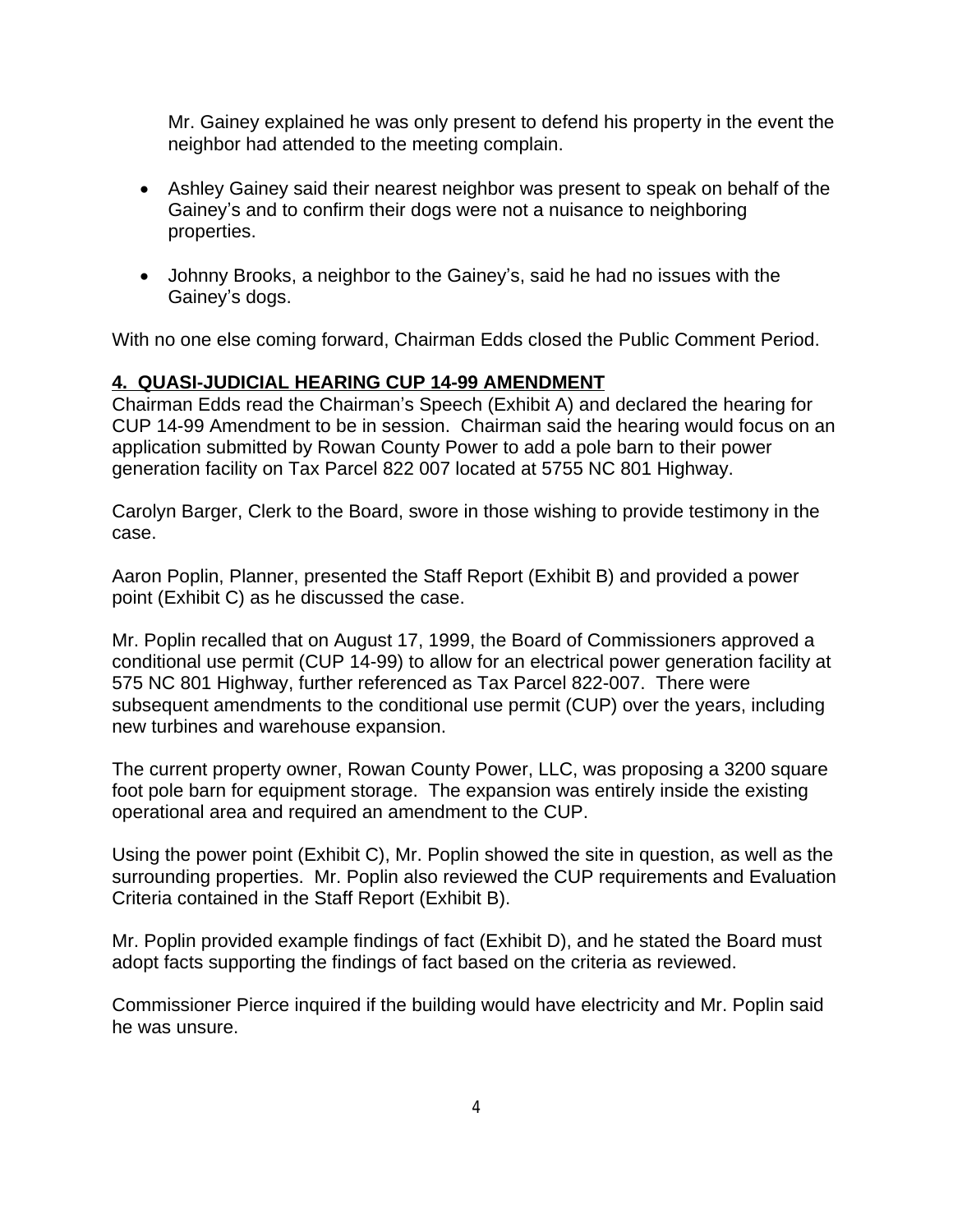Chairman Edds called those forward that had been sworn to provide testimony in the case:

 David Mohan of Southern Power Company, Project Manager, addressed the earlier question from Commissioner Pierce and confirmed the pole barn would have lighting. Mr. Mohan said he was present to answer any questions the Board might have.

Chairman Edds thanked Mr. Mohan for the investment Souther Power Company had made in Rowan County, as well as for being great neighbors and contributors to the community.

With no one else having been sworn to provide testimony, Chairman Edds closed the public hearing.

Commissioner Greene moved the development of the property in accordance with the proposed conditions will not materially endanger the public health or safety.

FACT: This request complies with all seven (7) specific requirements identified in section 21-60 (4)(a) for Electric Services.

FACT: The proposed structure is subject to compliance with applicable building code standards.

The motion was seconded by Commissioner Pierce and passed unanimously (4-0).

Commissioner Greene moved that the development of the property in accordance with the proposed conditions not substantially injure the value of adjoining or abutting property, or that the development is a public necessity.

Fact: No material evidence was presented suggesting this request would injure property values.

The motion was seconded by Commissioner Pierce and passed unanimously (4-0).

Commissioner Greene moved that the location and character of the development in accordance with the proposed conditions will be in general harmony with the area in which it is located and in general conformity with any adopted county plans.

Fact: The proposed building is within the existing operational area and not visible from adjoining properties.

The motion was seconded by Commissioner Pierce and passed unanimously (4-0).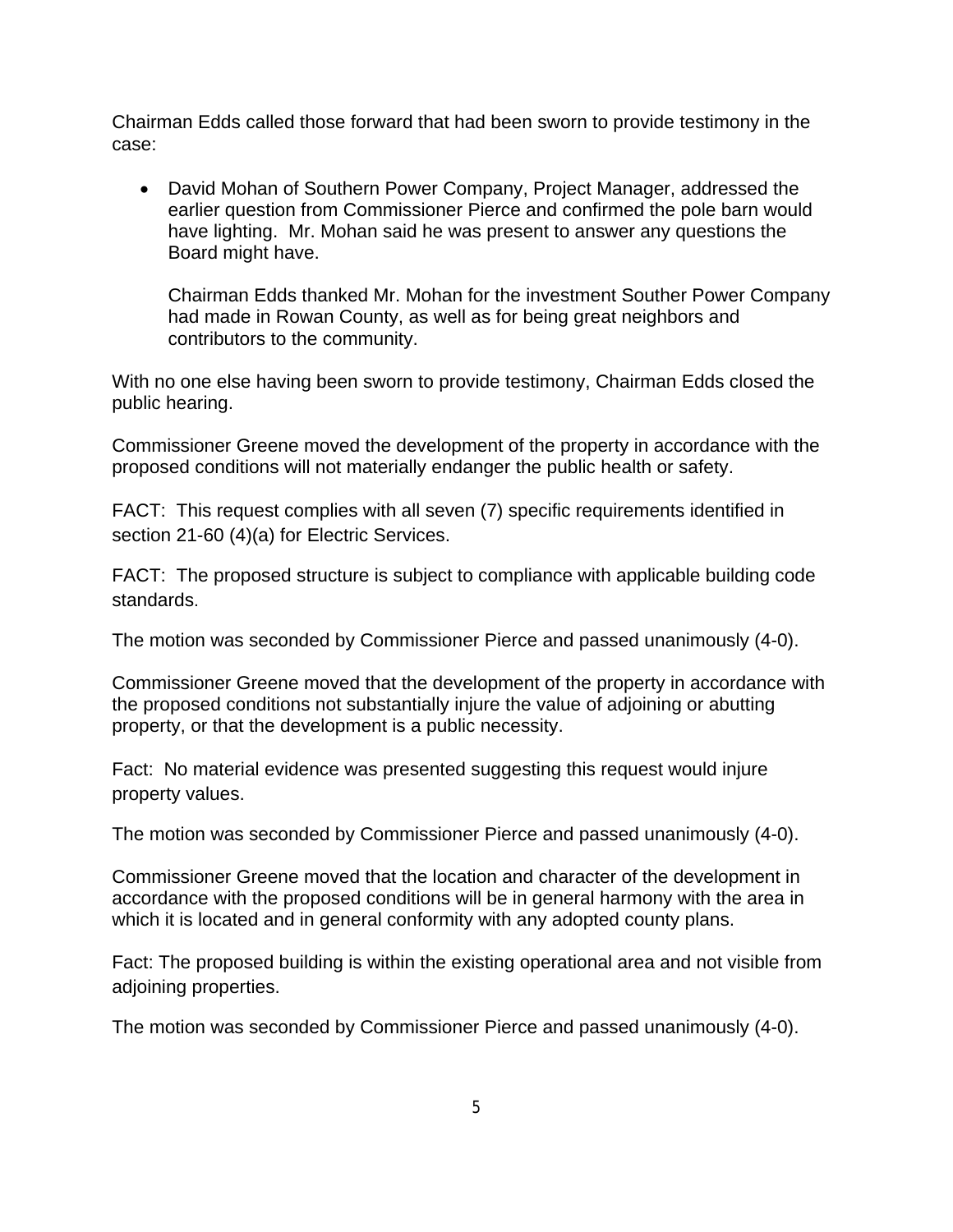Commissioner Klusman moved to approve CUP 14-99 Amendment. The motion was seconded by Commissioner Pierce and passed unanimously (4-0).

At this point, Chairman Edds mentioned that Commissioner Caskey was not present because he was currently serving in the National Guard. Chairman Edds asked the Board to keep Commissioner Caskey in their prayers. Chairman Edds said Commissioner Caskey was also a police officer in Charlotte and he expressed appreciation for Commissioner Caskey's public service and encouraged others to thank him, as well.

# **5. BUDGET AMENDMENTS**

Finance Director James Howden presented the following budget amendments for the Board's consideration:

- Finance Budget for the Emergency Management FY 21 Tier II Grant for Disaster Preparedness (accepted by the Board of Commissioners on 4-19-21). \$1,000
- Finance Budget projected additional restricted sales tax for Public School capital outlay. \$1,500,000
- Fund 201 Fire Districts Increase budget to cover Fire Districts' tax turnover for the rest of the fiscal year. \$397,000
- Sheriff Recognize accounts containing excess revenue and budget to expense account that was underfunded. \$13,594

Commissioner Pierce moved approval of the budget amendments as presented. The motion was seconded by Commissioner Greene and passed unanimously (4-0).

# **6. FINANCIAL REPORTS**

Finance Director James Howden presented several financial graphs depicting the following information:

- Annual Cumulative Expenditure Comparisons as of April 2021. \$122,338,852
- Annual Cumulative Revenue Comparisons as of April 2021. \$139,114,665
- Annual Cumulative Current Year Property Tax Comparisons as of March 2021. \$86,331,943
- Annual Cumulative Sales Tax Comparisons as of January in FY '2021. \$18,035,975
- Monthly Sales Tax Comparisons as of January in FY '21. \$2,523,217

# **7. CLOSED SESSION**

Chairman Edds moved at 6:27 p.m. for the Board enter into Closed Session in accordance with North Carolina General Statute 143-318.11(a)(1) to consider approval of the minutes of the Closed Session held on April 19, 2021, and North Carolina General Statute 143-318.11(a)(3) for attorney-client privileged communication regarding